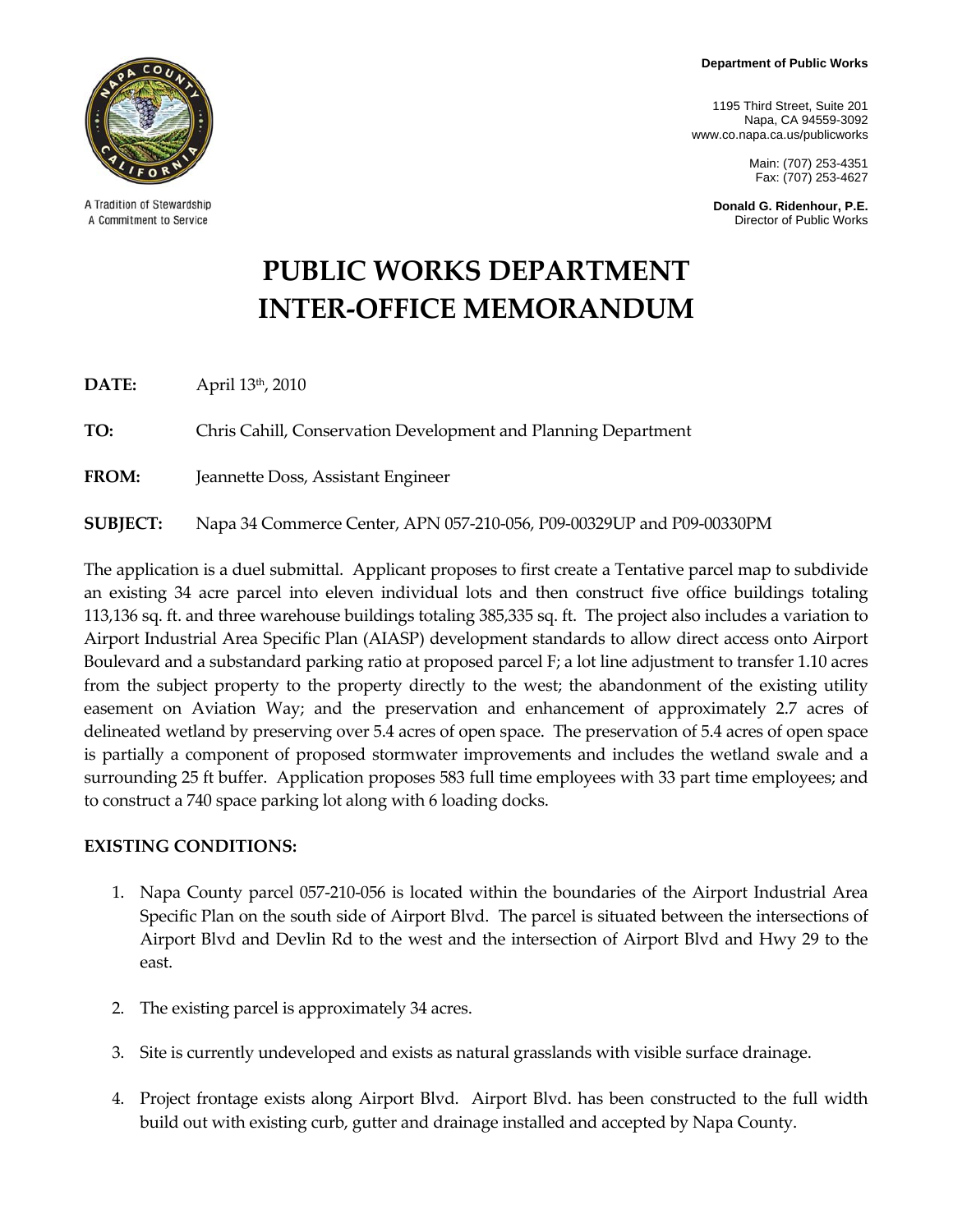5. Devlin road extension serving future lots has not been constructed.

## **RECOMMENDED CONDITIONS:**

## **GROUNDWATER**

- 1. The applicant has submitted a will serve letter from the City of American Canyon for water service dated December 16, 2009. No on site wells will be used to serve this parcel. No further analysis is necessary.
- 2. The Applicant must comply with all associated requirements and exhibits relating to water conditions to be imposed on all parcels as described in Napa County Agreement No. 7070, between the County of Napa and the City of American Canyon. This agreement and all its parts shall be effective as of July 3rd, 2008. (See Attached Exhibits E,F,G,H)

## **PARKING:**

- 3. Any parking proposed by the applicant or required by the Planning Commission as a condition of this use permit must have a minimum structural section equivalent to support an H20 load designed by a licensed Civil or Geotechnical Engineer and shall not be less than two inches of asphalt concrete over 5 inches of Class II Aggregate. (County Road and Street Standards, Page 27, Section 19).
- 4. Parking lot details shall conform to the requirements of the latest edition of the Napa County Road and Street Standards.
- 5. As discussed in the project traffic study, the following parking spaces, situated on the curves of internal drive aisles around project buildings F and H, could create internal circulation problems and shall be reserved for "employees only," which would ensure a low turnover rate and limit the in/out maneuvers adjacent to impacted drive aisle curves:
	- a) five parking spaces at the northeast corner of Building F on the entrance curve;
	- b) two parking spaces at the southeast corner of Building F on the exit curve;
	- c) five parking spaces at the northwest corner of Building H on the entrance curve; and
	- d) three parking spaces at the southeast corner on Building H on the inside curve.

## **NEW PRIVATE ACCESS ROADS AND DRIVEWAYS:**

- 6. All roadway construction associated with this application shall conform to the current Road and Street Standards of Napa County at the time of permit submittal and accepted construction and inspection practices.
- 7. Access drives shall meet the requirements of a commercial drive and be a minimum of 18 feet wide with 2 feet of shoulder. Structural section shall be a minimum two inches of asphalt concrete surface over five inches of Class II Aggregate or equivalent. (County Road and Street Standards, Page 9, Par. 12).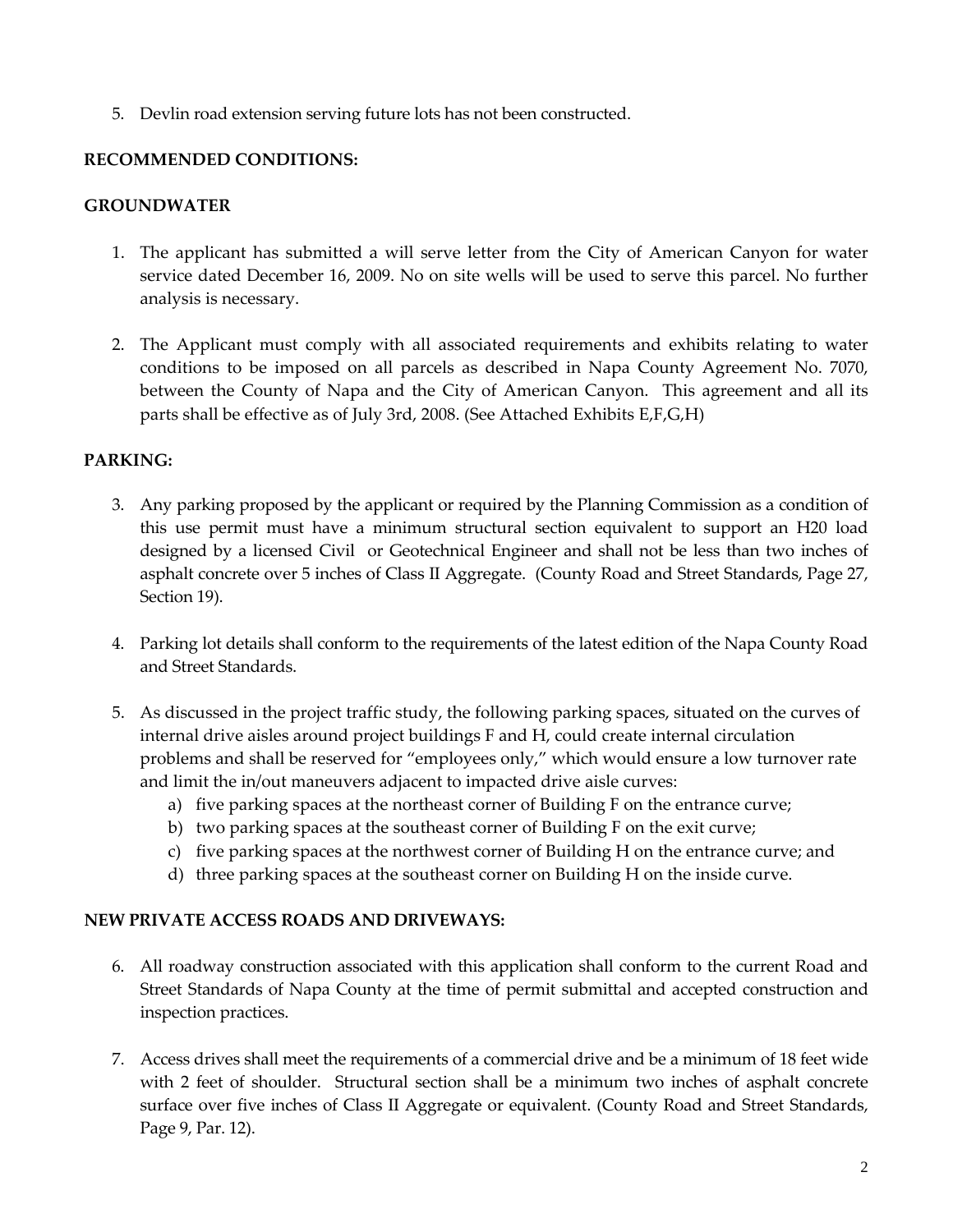- 8. Structural section of all drive isles shall be calculated by a licensed Civil or Geotechnical Engineer to hold a minimum H20 loading and shall conform to the procedures contained in Chapter 600 of the State of California Department of Transportation Design Manual or approved equivalent
- 9. All driveway access to the public right of way must conform to the latest edition of the Napa County Road and Street Standards (Page 54, Detail P–4). Outbound driveway widths shall be a minimum of 25 feet to accommodate turning movements of large trucks.
- 10. The applicant must obtain an encroachment permit prior to any work performed within the Napa County Right‐of‐Way.
- 11. The applicant must obtain an encroachment permit from the California Department of Transportation for any work performed within the State Right‐of‐Way.

#### **SITE IMPROVEMENTS:**

- 12. All on site civil improvements including but not limited to the excavation, fill, general grading, drainage, curb, gutter, surface drainage, storm drainage, parking, and drive isles, shall be constructed according to plans prepared by a registered civil engineer, which will be reviewed and approved by this office prior to the commencement of any on site land preparation or construction. Plans shall be submitted with the building and/or grading permit documents at the time of building and/or grading permit application. A plan check fee will apply.
- 13. Proposed drainage for the development shall be shown on the improvement plans and shall be accomplished to avoid the diversion or concentration of stormwater runoff onto adjacent properties. Plan shall also indicate the path and changes in runoff.
- 14. Grading and drainage improvements shall be constructed according to the latest "Napa County Road and Street Standards" and the California Building Code. Specifically, all cuts and fills slopes shall be setback to meet the latest CBC.
- 15. If excess material is generated that cannot be used onsite, the Owner shall furnish to the Napa County Public Works Department evidence that the Owner has entered into agreements with the property owners of the site involved and has obtained the permits, licenses and clearances prior to commencing any off-hauling operations.
- 16. The applicant shall furnish an Adobe Acrobat PDF file with a complete set of all approved improvement plans to the County Engineer.
- 17. At the completion of construction, and prior to the final approval by the County, the applicant shall submit an Adobe Acrobat PDF file of the improvement plans reflecting all as built conditions and signed by the engineer of record.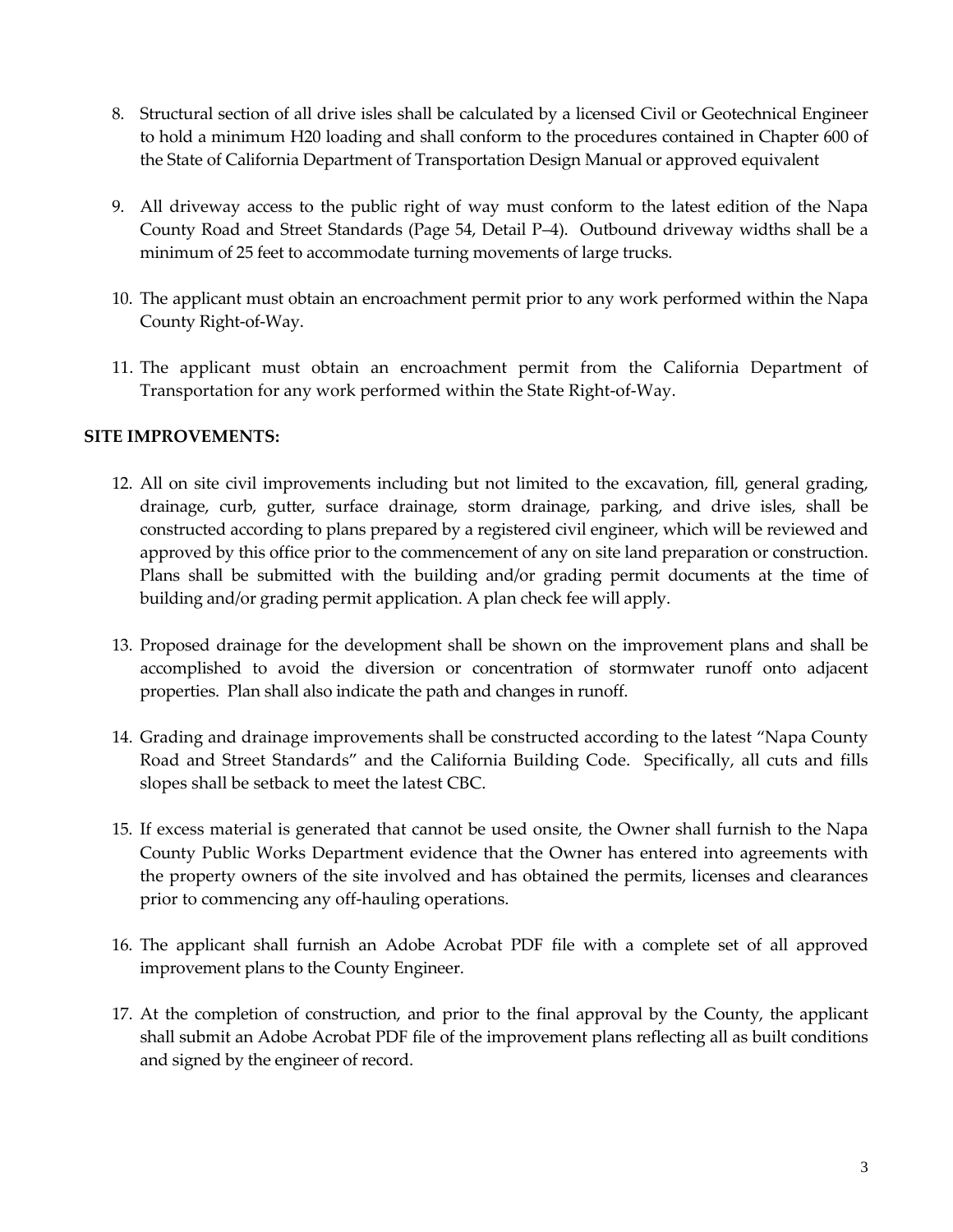#### **AIRPORT SPECIFIC CONDITIONS**

- 18. Applicant will pay the applicable Napa County Airport Industrial Area Traffic Mitigation Fees prior to receiving any building permits for this project. The applicant should contact the Public Works office to obtain information regarding the determination of this fee.
- 19. Applicant is required to dedicate to the County of Napa the required right of way for the construction of Devlin Road along the entire frontage of the parcels to be developed. Road way dedication must be a minimum of 68 feet to accommodate a 3‐Lane Collector as identified in the Airport Industrial Area Specific Plan (AIASP). Additionally, the right of way may be increased as necessary to entirely contain the roadway and all cut and fill slopes that affect the stability of the designed roadway.
- 20. All Public Works related improvements shall conform to the latest Napa County Road and Street Standards and the latest Napa County AIASP.
- 21. The Developer is to construct Devlin Road per the AIASP along the entire parcel frontage from the intersection of Airport Blvd. to the Southern most boundary connecting to the existing alignment of Devlin Road. Any portion of road constructed which is eligible for "credit" against the Traffic Mitigation Fees may be applied at the time of Building permits.
- 22. Any necessary storm drainage improvements shall conform to the latest "Napa County Road and Street Standards".
- 23. Private driveways along collectors should be separated a minimum distance of 200 feet from an intersection. The Napa County AIASP on page 120, "b. Direct Access Limitations" states that "Private driveways along collectors should be separated by a minimum distance of 200 feet and should not be permitted within 200 feet of an intersection".

## **OTHER RECOMMENDATIONS:**

- 24. A Final/Parcel Map is to be submitted to the Department of Public Works in accordance with Napa County Code Section 17.22.030. Additionally, the Final/Parcel Map shall be submitted for review and approval by the County Surveyor. The applicant is to pay the map checking fee as established by resolution of the Napa County Board of Supervisors in effect at the time of submittal of the map.
- 25. Prior to the issuance of applicable building or grading permits the applicant must obtain all appropriate regulatory permits from the Regional Water Quality Control Board, Army Corp. of Engineers and Fish & Game.
- 26. Prior to the issuance of any grading or building permit, or the signing of improvement plans, the permittee and County shall survey and document the condition of the nearest County roads before construction begins, and then reevaluate conditions at the end of construction. Prior to Occupancy of any buildings or commencement of any use, the permittee shall be responsible for repair of any pavement degraded due to its construction vehicles.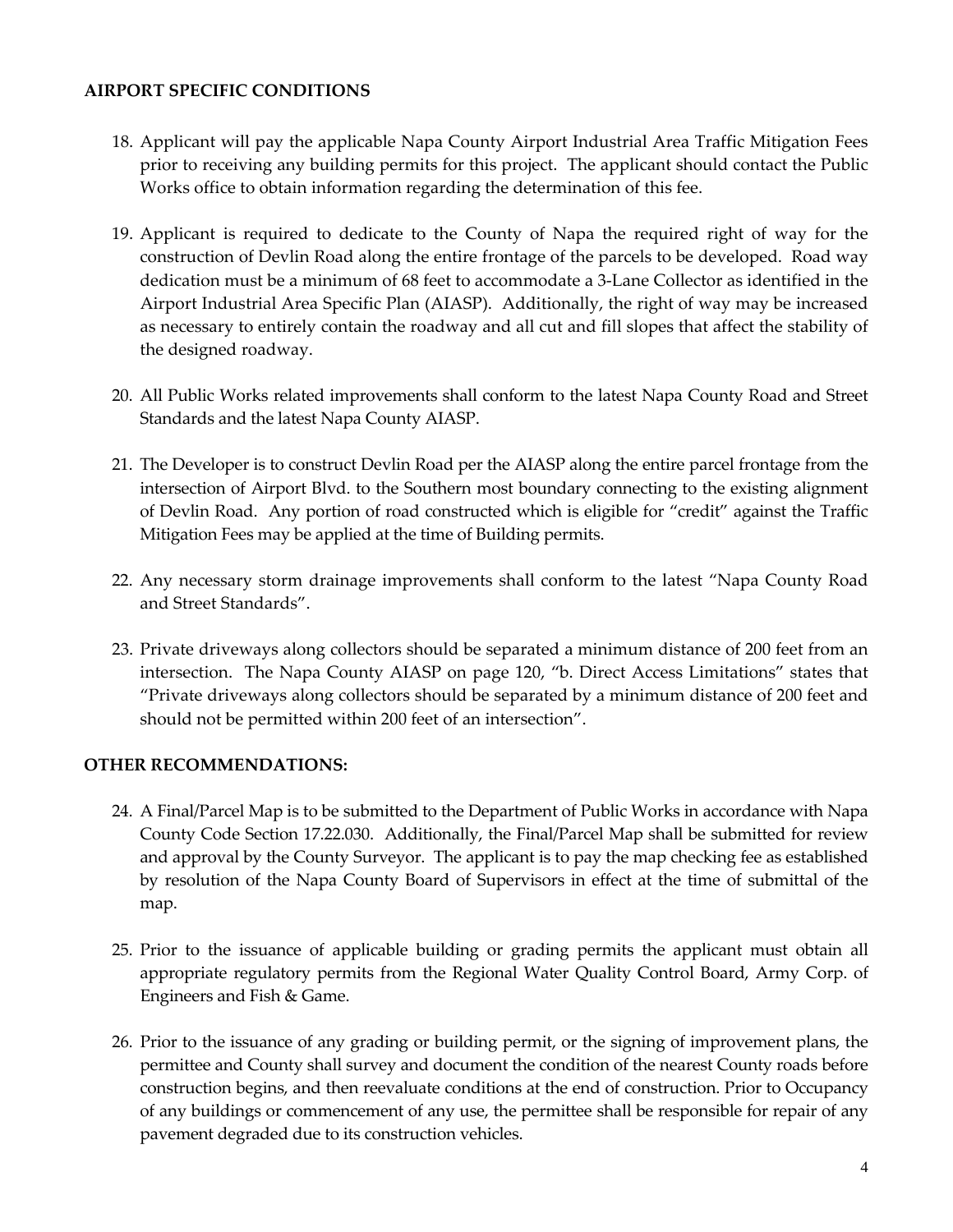- 27. The following improvements were identified in the final traffic impact analysis and shall be constructed, reviewed and approved by this office prior to occupancy of any structure:
	- a) Road widening, turn lane construction, and other improvements as described in the "Airport Boulevard/Devlin Road Intersection" section on page 21.
	- b) The existing traffic signal at Airport Boulevard/Devlin Road shall be modified to accommodate the southerly extension of Devlin Road. The "northbound right-turn overlap phase" as part of the overall signal phasing operation and as described in the "Airport Boulevard" section on page 22.
	- c) The limited access driveway on Airport Boulevard shall be designed to allow right turns in and right turns out only. Driveway design shall include installation of a taper for inbound traffic.
- 28. As discussed in the traffic study, this project may have significant impacts at the Soscol Ferry/Devlin Road intersection. Whether through the payment of impact fees or through some other fair‐share method duly adopted at the time of any such construction, the permittee and his/her successors in interest shall contribute to the cost of signalization at the Soscol Ferry/Devlin Road intersection should the County deem it necessary to install traffic signals at that intersection at some point in the future.
- 29. The project shall incorporate the turn lane construction, road widening, and other improvements at and/or adjacent to the Airport Boulevard/Ca‐29 intersection as required by the Department of Transportation in their letter dated March 3, 2010.
- 30. Applicant shall grant an easement to the Napa County Airport for the continued maintenance, and replacement activities of its outdoor advertising sign structure located on the real property (APN 057‐210‐056). This easement shall include the right to construct and maintain said sign as well as the right to reasonable ingress and egress as necessary to maintain and/or update such sign faces and structures.

## **TENTATIVE/PARCEL MAP REQUIRMENTS**

- 31. If the project does not install the public improvements prior to submittal of the Parcel Map for approval, then the applicant shall enter into an improvement construction agreement per Napa County Code Section 17.38.
- 32. Structures cannot be constructed across existing recorded utility easements. Applicant must modify and record abandonment of the whole or portion of the easement over the abandoned portion of Aviation Way to ensure buildings are constructed outside of recorded utility easements.
- 33. Applicant must design for drainage facilities which control drainage water generated within the land division or flowing into or crossing a land division based on a storm having a frequency of one in one hundred years, and shall be based on the runoff that can be anticipated from the ultimate development of the watershed area in which the subdivision is located (Napa County Code 17.36.020).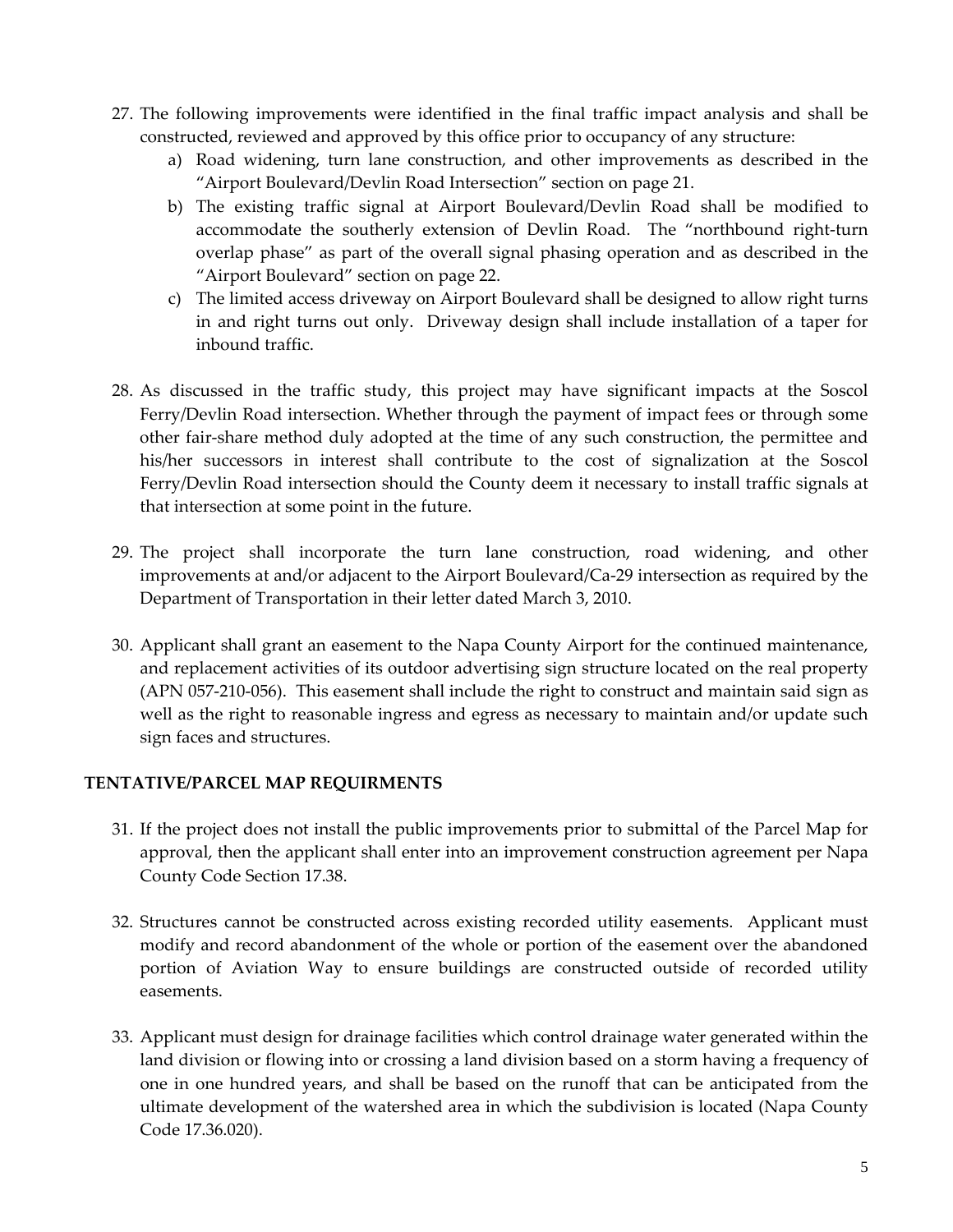#### **CONSTRUCTION STORMWATER REQUIREMENTS**

- 34. All earth disturbing activities shall include measures to prevent erosion, sediment, and waste materials from leaving the site and entering waterways both during and after construction in conformance with the Napa County Stormwater Ordinance. Best Management Practices shall also be implemented to minimize dust at all times.
- 35. The site plans indicate that the construction activity will result in disturbance of greater than one acre of total land area. Therefore, the permittee will be required to obtain coverage in accordance with Napa County's General Permit for Discharges of Storm Water Associated with Construction Activity issued by the Regional Water Quality Control Board (SRWQCB). To achieve this, the permittee shall file a Notice of Intent with the SRWQCB prior to any grading or construction activity. Construction activity subject to this permit includes but is not limited to clearing, grading and disturbances to the ground such as stockpiling, or excavation.
- 36. The SWPPP relating to the project improvement plans shall be submitted with the building permit application. The SWPPP should contain a site map(s) which shows the construction site perimeter, existing and proposed buildings, lots, roadways, storm water collection and discharge points, general topography both before and after construction, and drainage patterns across the project. The SWPPP must list Best Management Practices (BMPs) the discharger will use to protect storm water runoff and the placement of those BMPs. Additionally, the SWPPP must contain a visual monitoring program; a chemical monitoring program for "non-visible" pollutants to be implemented if there is a failure of BMPs; and a sediment monitoring plan if the site discharges directly to a water body listed on the  $303(d)$  list for sediment. Section A of the Construction General Permit describes the elements that must be contained in a SWPPP. A plan check fee will apply.
- 37. All hazardous materials stored and used on‐site during construction that could cause water pollution (e.g. motor oil, cleaning chemicals, paints, concrete, etc.) shall be stored and used in a manner that will not cause pollution, with secondary containment provided. Such storage areas shall be regularly cleaned to remove litter and debris. Any spills shall be promptly cleaned up and appropriate authorities notified.
- 38. All trash enclosures must be covered and protected from rain, roof, and surface drainage.
- 39. The property owner shall inform all individuals, who will take part in the construction process, of these requirements.

#### **POST‐CONSTRUCTION RUNOFF MANAGEMENT REQUIREMENTS**

40. Project must conform and incorporate all appropriate Site Design, Source Control and Treatment Control Best Management Practices as required by the Napa County manual for *Post‐ Construction Runoff Management Requirements* which is available at the Public Works office.